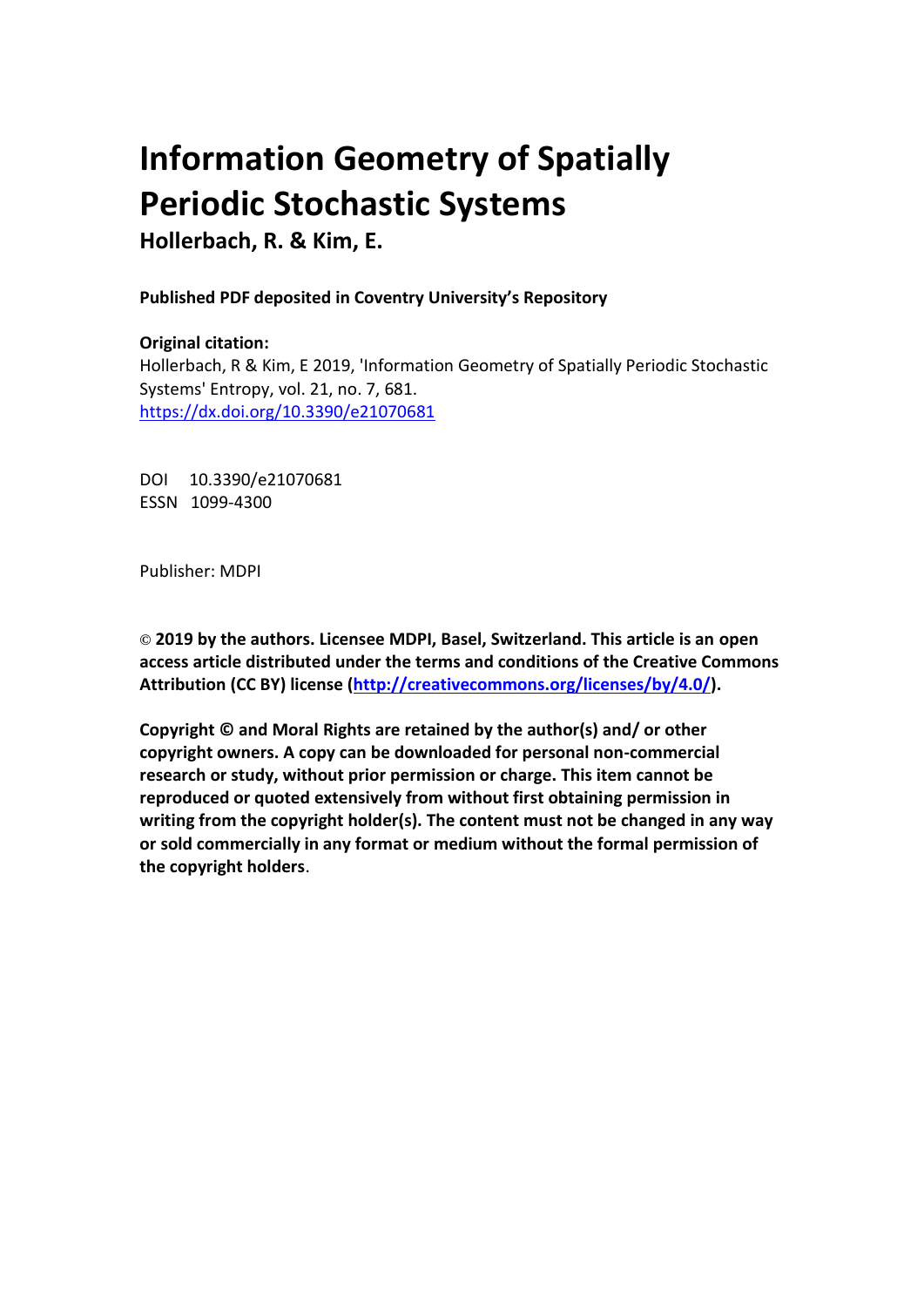



# *Article* **Information Geometry of Spatially Periodic Stochastic Systems**

### **Rainer Hollerbach 1,[\\*](https://orcid.org/0000-0001-8639-0967) and Eun-jin Kim [2](https://orcid.org/0000-0001-5607-6635)**

- <sup>1</sup> Department of Applied Mathematics, University of Leeds, Leeds LS2 9JT, UK<br><sup>2</sup> School of Mathematics and Statistics, University of Sheffield, Sheffield, S3.7PE
- <sup>2</sup> School of Mathematics and Statistics, University of Sheffield, Sheffield S3 7RH, UK
- **\*** Correspondence: rh@maths.leeds.ac.uk

Received: 8 June 2019; Accepted: 10 July 2019; Published: 12 July 2019



**Abstract:** We explore the effect of different spatially periodic, deterministic forces on the information geometry of stochastic processes. The three forces considered are  $f_0 = \frac{\sin(\pi x)}{\pi}$ and  $f_{\pm} = \sin(\pi x)/\pi \pm \sin(2\pi x)/2\pi$ , with f<sub>−</sub> chosen to be particularly flat (locally cubic) at the equilibrium point  $x = 0$ , and  $f<sub>+</sub>$  particularly flat at the unstable fixed point  $x = 1$ . We numerically solve the Fokker–Planck equation with an initial condition consisting of a periodically repeated Gaussian peak centred at  $x = \mu$ , with  $\mu$  in the range [0,1]. The strength *D* of the stochastic noise is in the range 10<sup>-4</sup>–10<sup>-6</sup>. We study the details of how these initial conditions evolve toward the final equilibrium solutions and elucidate the important consequences of the interplay between an initial PDF and a force. For initial positions close to the equilibrium point  $x = 0$ , the peaks largely maintain their shape while moving. In contrast, for initial positions sufficiently close to the unstable point  $x = 1$ , there is a tendency for the peak to slump in place and broaden considerably before reconstituting itself at the equilibrium point. A consequence of this is that the information length  $\mathcal{L}_{\infty}$ , the total number of statistically distinguishable states that the system evolves through, is smaller for initial positions closer to the unstable point than for more intermediate values. We find that  $\mathcal{L}_{\infty}$  as a function of initial position  $\mu$  is qualitatively similar to the force, including the differences between  $f_0 = \sin(\pi x)/\pi$  and  $f_{\pm} = \sin(\pi x)/\pi \pm \sin(2\pi x)/2\pi$ , illustrating the value of information length as a useful diagnostic of the underlying force in the system.

**Keywords:** stochastic processes; Fokker–Planck equation; information length

#### **1. Introduction**

It is of interest to apply the idea of a metric to problems involving stochastic processes, e.g., [\[1–](#page-11-0)[6\]](#page-11-1). Given a metric, the differences between different Probability Density Functions (PDFs) can be quantified, with different metrics focusing on a range of aspects, and hence most suitable for various applications. Fisher information [\[7\]](#page-11-2) yields a metric where distance is measured in units of the PDF's width. The distance in the Fisher metric is thus dimensionless, and represents the number of statistically different states [\[8\]](#page-11-3).

By extending the statistical distance in [\[8\]](#page-11-3) to time-dependent situations, we recently introduced a way of quantifying information changes associated with time-varying PDFs [\[9](#page-11-4)[–16\]](#page-11-5). We first compare two PDFs separated by an infinitesimal increment in time, and consider the corresponding infinitesimal distance. Integrating in time gives the total number of statistically distinguishable states that the system passes through, called the *information length* L, e.g., [\[6](#page-11-1)[–8,](#page-11-3)[14\]](#page-11-6). Another interpretation of L that can be useful is as a measure of the total elapsed time in units of an 'information-change' dynamical timescale.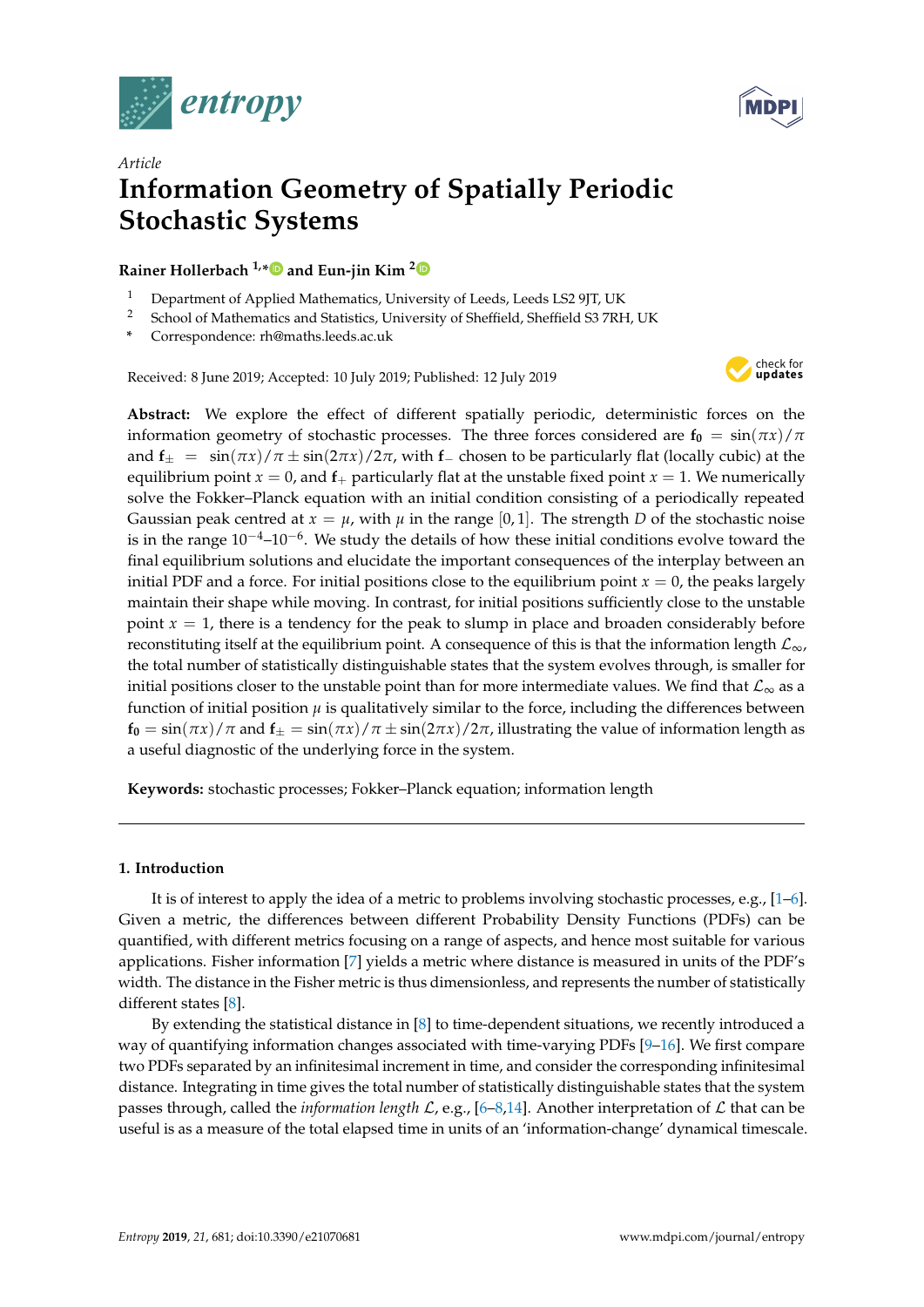We start by defining the dynamical time  $\tau(t)$  as

<span id="page-2-0"></span>
$$
\mathcal{E} \equiv \frac{1}{[\tau(t)]^2} = \int \frac{1}{p(x,t)} \left[ \frac{\partial p(x,t)}{\partial t} \right]^2 dx.
$$
 (1)

That is,  $\tau(t)$  is the characteristic timescale over which the information changes, and quantifies the PDF's correlation time. Alternatively,  $1/\tau$  quantifies the (average) rate of change of information in time. A PDF that evolves such that  $\mathcal E$  is constant in time is referred to as a geodesic, along which the information propagates at a uniform rate [\[6\]](#page-11-1). The information length  $\mathcal{L}(t)$  is then defined by

<span id="page-2-1"></span>
$$
\mathcal{L}(t) = \int_0^t \frac{dt_1}{\tau(t_1)} = \int_0^t \sqrt{\int dx \frac{1}{p(x, t_1)} \left[\frac{\partial p(x, t_1)}{\partial t_1}\right]^2} dt_1.
$$
 (2)

which can be interpreted as measuring time in units of  $\tau$ . It is important to note that  $\mathcal L$  has no dimension (unlike entropy) and represents the total number of statistically different states that a system passes through in time between 0 and *t*. If we know the parameters that determine the PDF  $p(x, t)$ ,  $\mathcal E$  and  $\mathcal L$  in Equations [\(1\)](#page-2-0) and [\(2\)](#page-2-1) can be written in terms of the Fisher metric tensor defined in the statistical space spanned by those parameters. However, it is not always possible to have access to the parameters that govern PDFs, for instance, in the case of PDFs calculated from data. The merit of Equations [\(1\)](#page-2-0) and [\(2\)](#page-2-1) is thus that  $\mathcal E$  and  $\mathcal L$  can be directly calculated from PDFs even without knowing the parameters governing the PDFs, nor the Fisher metric. For instance,  $\mathcal{L}$  was calculated from PDFs of music data in [\[10\]](#page-11-7). In the work here, we first compute time-dependent PDFs by solving the Fokker–Planck equation numerically, and then calculate  $\mathcal E$  and  $\mathcal L$  from these PDFs as additional diagnostics.

Unlike quantities such as entropy, relative entropy, Kullback–Leibler divergence, or Jensen divergence, information length is a Lagrangian measure, that is, it includes the full details of the PDF's evolution, and not just the initial and final states.  $\mathcal{L}_{\infty}$ , the total information length over the entire evolution, is then particularly useful to quantify the proximity of any initial PDF to a final attractor of a dynamical system. In previous work [\[12,](#page-11-8)[15\]](#page-11-9) we explored these aspects of  $\mathcal L$  for restoring forces that were power-laws in the distance to the attractor. For instance, for the Ornstein–Uhlenbeck process, which is a linear relaxation process, we showed that  $\mathcal L$  consists of two parts: the first is due to the movement of the mean position measured in units of the width of the PDF, and the second is due to the entropy change. Thus, the total entropy change that is often discussed in previous works (e.g., [\[17\]](#page-11-10)) contributes only partially to L. Importantly, for the Ornstein–Uhlenbeck process,  $\mathcal{L}_{\infty}$  increases linearly from the stable equilibrium point (with its minimum value at the stable equilibrium point) with the mean position of the initial PDFs regardless of the strength of the stochastic noise and the width of the initial PDFs. The linear relation indicates that a linear process preserves a linearity of the underlying process. Heseltine & Kim [\[18\]](#page-11-11) shows that this linear relation is lost for other metrics (e.g., Kullback–Leibler divergence, Jensen divergence). Note that  $\mathcal L$  is related to the integral of the square root of the infinitesimal relative entropy (see Appendix [A\)](#page-10-0). In comparison, for a chaotic attractor,  $\mathcal{L}_{\infty}$  varies sensitively with the mean position of a narrow initial PDF, taking its minimum value at the most unstable point [\[9\]](#page-11-4). This sensitive dependence of  $\mathcal{L}_{\infty}$  on the initial PDF is similar to a Lyapunov exponent.

These results highlight  $\mathcal{L}_{\infty}$  as an alternative diagnostic to understand attractor structures of dynamical systems. It is this attractor structure that we are interested in in this paper. We thus focus on the relaxation problem as in [\[9,](#page-11-4)[12,](#page-11-8)[15,](#page-11-9)[18\]](#page-11-11) by considering periodic deterministic forces and elucidate the importance of the initial condition and its interplay with the deterministic forces in the relaxation and thus attractor structure.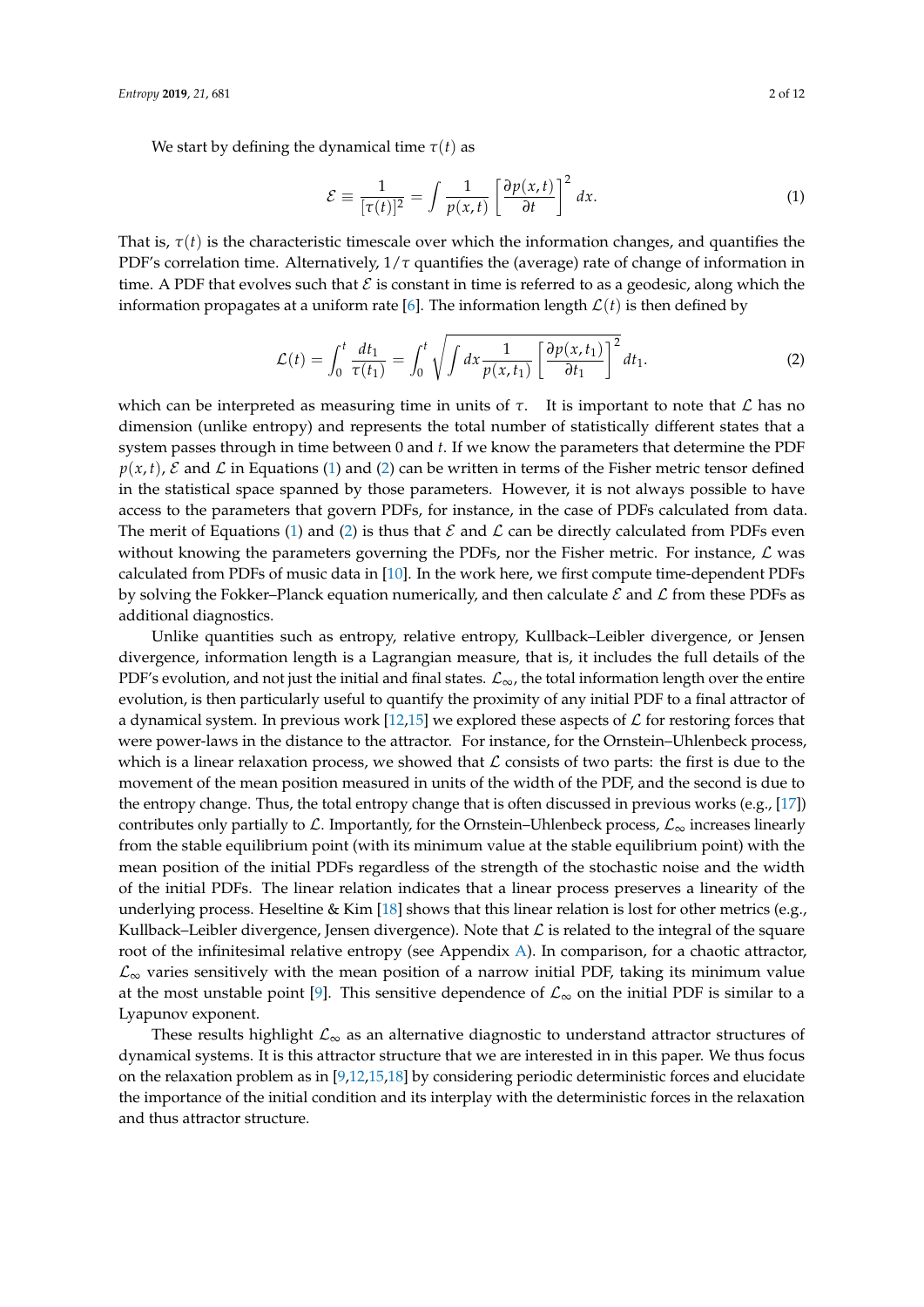#### **2. Model**

We consider the following nonlinear Langevin equation:

<span id="page-3-1"></span>
$$
\frac{dx}{dt} = -f(x) + \xi.
$$
\n(3)

Here *x* is a random variable;  $f(x)$  is a deterministic force;  $\zeta$  is a stochastic forcing, which for simplicity can be taken as a short-correlated Gaussian random forcing as follows:

$$
\langle \xi(t)\xi(t')\rangle = 2D\delta(t-t'),\tag{4}
$$

where the angular brackets represent the average over  $\xi$ ,  $\langle \xi \rangle = 0$ , and *D* is the strength of the forcing.

In [\[15\]](#page-11-9) we considered the choice  $f(x) = x^n$  and investigated how varying the degree of nonlinearity  $n = 3.5.7$  affects the system. In this work we take  $f(x)$  to be periodic in *x*, and explore some of the new effects this can create. The three choices of  $f(x)$  we consider are

$$
\mathbf{f}_0 = \sin(\pi x)/\pi, \qquad \mathbf{f}_\pm = \sin(\pi x)/\pi \pm \sin(2\pi x)/2\pi. \tag{5}
$$

Figure [1](#page-3-0) shows these profiles, which are all anti-symmetric in *x*, and periodic on the interval *x* ∈ [−1, 1]. All three choices have  $x = 0$  as an attractor, and  $x = 1$  as an unstable fixed point. The particular combinations of harmonics for  $f_{\pm}$  were chosen so that they are locally cubic rather than linear at either  $x = 0$  (for **f**<sub>−</sub>) or  $x = 1$  (for **f**<sub>+</sub>). In applications such a Brownian motors many specific choices of  $f(x)$  are considered to model particular physics. However, as noted in the introduction, we are here more interested in attractor structures in the relaxation problem, in particular, how initial conditions and stochastic noise interact with deterministic forces and the role of the asymmetry of the deterministic force and the stable and unstable fixed points on the local dynamics.

<span id="page-3-0"></span>

**Figure 1.** The three profiles  $f_0$ ,  $f_-\$  and  $f_+\$ . Note how  $f_-\$  is chosen to be flat at the attractor  $x = 0$ , and  $f_+\$ at the unstable fixed point  $x = 1$ . All three choices are anti-symmetric in  $x$ , and periodic with period 2.

Comparing these three periodic functions with the previous choices, two significant differences stand out. First, for  $f(x) = x^n$  with  $n = 3, 5, 7$ , all initial conditions are pushed directly toward the origin, and there are no unstable fixed points. It is therefore of particular interest to see how the choices here behave for initial conditions near  $x = 1$ . Second,  $f(x) = x^{3.5.7}$  all curve upward (that is, have  $f'' > 0$  for all  $x > 0$ ), whereas the choices here have different combinations of curvatures, which will turn out to have clearly identifiable effects.

The Fokker–Planck equation [\[19,](#page-11-12)[20\]](#page-11-13) corresponding to Equation [\(3\)](#page-3-1) is

$$
\partial_t p(x, t) = \partial_x (f(x)p) + D \partial_{xx} p. \tag{6}
$$

In [\[15\]](#page-11-9) we solved the corresponding equation by finite-differencing in *x*. For the periodic systems considered here, it is more convenient to start with the Fourier expansion

$$
p(x,t) = a_0(t) + \sum_{k=1}^{K} \Big( a_k(t) \cos(k\pi x) + b_k(t) \sin(k\pi x) \Big). \tag{7}
$$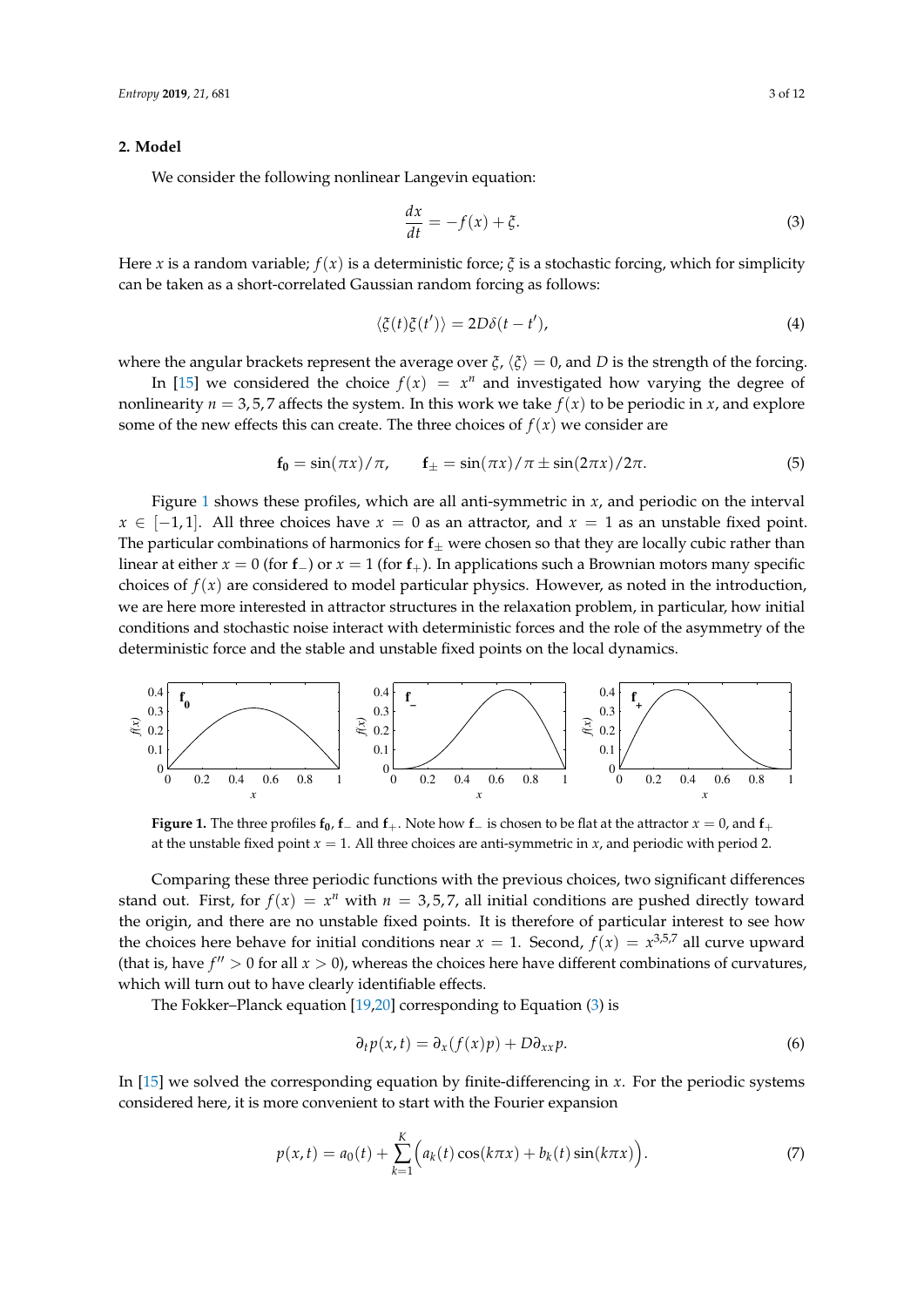The coefficients  $a_k$  and  $b_k$  are then time-stepped using second-order Runge-Kutta. The term  $\partial_x(f(x)p)$  is separated out into the relevant Fourier components using a fast Fourier transform. (For the very simple choices of  $f(x)$  considered here, consisting of at most two Fourier modes, it would be straightforward to do this separation analytically, and thereby do the entire calculation purely in Fourier space, but the code was developed with more general choices for  $f(x)$  in mind, where this approach becomes increasingly cumbersome as the number of harmonics in  $f(x)$  increases. For such more general choices of  $f(x)$  the FFT approach is most convenient).

Resolutions in the range  $K = 2^{11} - 2^{14}$  are used, and carefully checked to ensure fully resolved solutions. Time-steps were in the range  $10^{-4}$ – $10^{-5}$ , and were again varied to ensure proper accuracy. Another useful test of the numerical implementation is to monitor the coefficient  $a_0$ : this is time-stepped along with the others, but must in fact remain constant if the total probability  $\int p dx = 2a_0$  is to remain constant. It was found that if the initial condition is correctly set to have  $a_0 = 0.5$ , then this was maintained throughout the entire subsequent evolution.

The initial conditions are of the form

<span id="page-4-0"></span>
$$
p(x,0) = \frac{1}{\sqrt{2\pi D_0}} \exp\left[-\frac{(x-\mu)^2}{2D_0}\right],
$$
 (8)

that is, Gaussians centred at  $x=\mu$  and having half-width scaling as  $\sqrt{D_0}.$  We are interested in the range  $\mu \in [0,1]$ ; by symmetry the range  $\mu \in [-1,0]$  would behave the same, simply approaching  $x = 0$ from the other direction.

This initial condition is also periodic, on the same  $x \in [-1,1]$  interval as the entire problem. For the purposes of actually implementing Equation [\(8\)](#page-4-0), it was most convenient to consider the range as being  $x \in [-0.5, 1.5]$ . In particular, for  $\mu \in [0, 1]$  and the values of  $D_0$  considered here, Equation [\(8\)](#page-4-0) yields results at *x* = −0.5 and *x* = 1.5 that are different, but both are so vanishingly small that the discrepancy does not need to be smoothed out in defining the initial condition. If instead Equation [\(8\)](#page-4-0) were implemented on either  $x \in [0,2]$  or  $x \in [-1,1]$ , then  $\mu$  near either 0 or 1 would be more awkward to handle correctly.

In [\[15\]](#page-11-9) we also used a Gaussian initial condition, with  $D_0 = 10^{-6}$ , and then explored the regime  $D = 10^{-6}$  to  $10^{-9}$ . Here we are again interested in the regime  $D_0 \geq D$ , which allows at least the initial parts of the evolution to be nondiffusive. Having the initial peak be so narrow that  $D_0 < D$  can also be interesting in other contexts (e.g., [\[21\]](#page-12-0)), but diffusive effects are then necessarily important from the outset, which would obscure some of the dynamics of interest here. We therefore focus on the range  $D_0 = 10^{-2}$  to  $10^{-4}$ , and  $D = 10^{-4}$  to  $10^{-6}$ .

#### **3. Results**

Figure [2](#page-5-0) shows how the peak amplitudes evolve in time for the three choices **f0**, **f**− and **f**+. Starting with the initial position  $\mu = 0.5$  in the top row, we see that the solutions for  $f_0$  and  $f_+$ equilibrate to their final values on very rapid timescales, involving relatively little variation with *D*. In contrast, the timescales for **f**− are much longer, and vary substantially with *D*. Comparing the **f**− results here with Figure 1 in [\[15\]](#page-11-9), we see that **f**− is exactly analogous to the previous *f*(*x*) = *x* 3 . This is because for  $x \leq 0.5$  the shape of  $f$ <sup>−</sup> is very close to a cubic. Similarly, for  $x \leq 0.5$  the shape of  $f_0$  is still reasonably close to linear, and the evolution is therefore essentially like the linear Ornstein–Uhlenbeck process  $f(x) = x$ , for which an exact analytic solution exists [\[21\]](#page-12-0).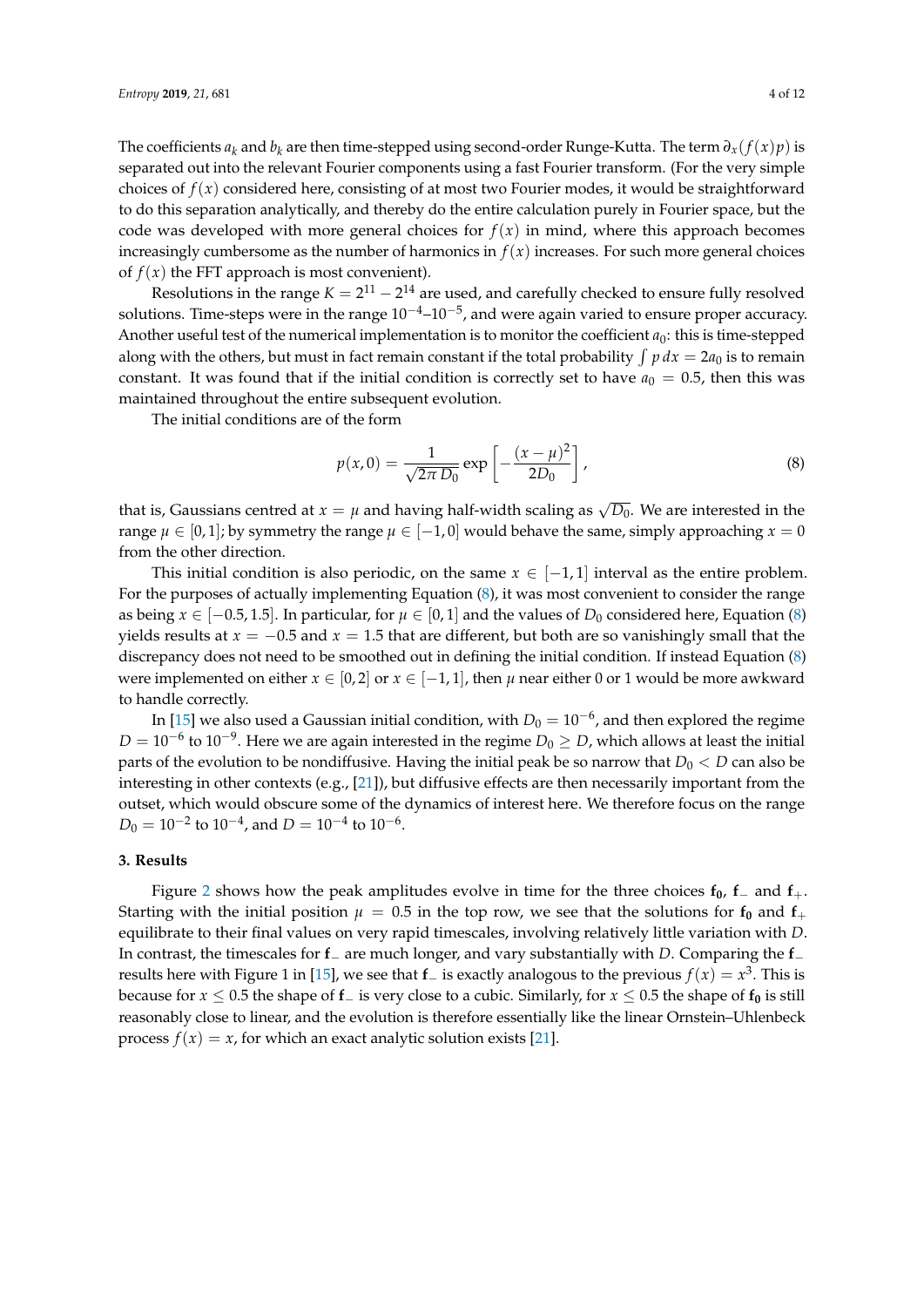<span id="page-5-0"></span>

**Figure 2.** Peak amplitudes as functions of time, for the three choices **f**∗ as labelled. The initial positions are at  $\mu=0.5$  in the top row, and  $\mu=0.95$  in the bottom row, with initial widths  $D_0=10^{-3}$  in all cases. *D* = 10−<sup>4</sup> to 10−<sup>6</sup> as labelled, also colour-coded as blue, red, black. Note also that some panels have *t* on a linear scale, indicating a very rapid adjustment process, whereas others have *t* on a logarithmic scale, corresponding to much slower dynamics.

It is only **f**+ whose shape is already substantially different from either linear or cubic even on the interval  $x \leq 0.5$ , being close to linear for  $x \leq 0.2$  but strongly curved for  $0.2 < x \leq 0.5$ . Correspondingly  $f_+$  also shows a new effect, namely an initial reduction in the peak amplitudes. This effect becomes even more pronounced for  $f_0$  and  $f_-\$  and the initial position  $\mu = 0.95$ , in the bottom row of Figure [2.](#page-5-0) This reduction in the peak amplitudes is *not* caused by diffusive spreading but is a consequence of the non-diffusive  $(\xi = D = 0)$  evolution resulting from the interplay between an initial PDF and the deterministic force. We note in particular how  $D = 10^{-4}$  to  $10^{-6}$  yield identical reductions in amplitudes here. It is worth comparing this with the non-diffusive evolution in [\[15\]](#page-11-9) where the opposite behavior—an initial increase in peak amplitudes (the same effect as seen here for **f**−, *µ* = 0.5)—was observed. The interplay between the initial PDF and the deterministic force is elaborated below.

If  $f(x)$  is such that it increases more rapidly than linearly, i.e., curves upward, then those parts of any initial condition furthest from the origin are pushed toward it fastest, whereas those parts closest move more slowly. The result is that an initial Gaussian peak bunches up on itself, causing the amplitude to increase. In contrast, if  $f(x)$  curves downward the opposite effect occurs, and an initial Gaussian peak is spread out, even before diffusion starts to play a role. Eventually of course the peak moves sufficiently close to the origin that the behaviour is as before, explaining why the behaviour at later times is similar to the previous  $\mu = 0.5$  results.

Finally, the behaviour for  $f_+$  with  $\mu = 0.95$  is yet again different, namely an initial reduction in amplitude up to  $t \approx 10$ , followed by an abrupt increase. This is caused by a fundamentally new peak forming at the origin, rather than the initial peak moving toward it. Note also that time here is on a logarithmic scale, corresponding to a very slow equilibration process, unlike the previous case **f**+ with  $\mu = 0.5$ .

Figures [3–](#page-6-0)[5](#page-7-0) illustrate these various behaviours in more detail, showing the actual PDFs at different times for  $f_0$ ,  $f_-\$  and  $f_+$ , respectively. Starting with  $f_0$ , we see how the peak initially located at  $\mu = 0.95$ becomes broader as it moves toward the origin, an effect again not caused by diffusion, but rather by the curvature of  $f_0$  at these values of *x*. Note for example how the solutions at  $t = 3$  or 4 have much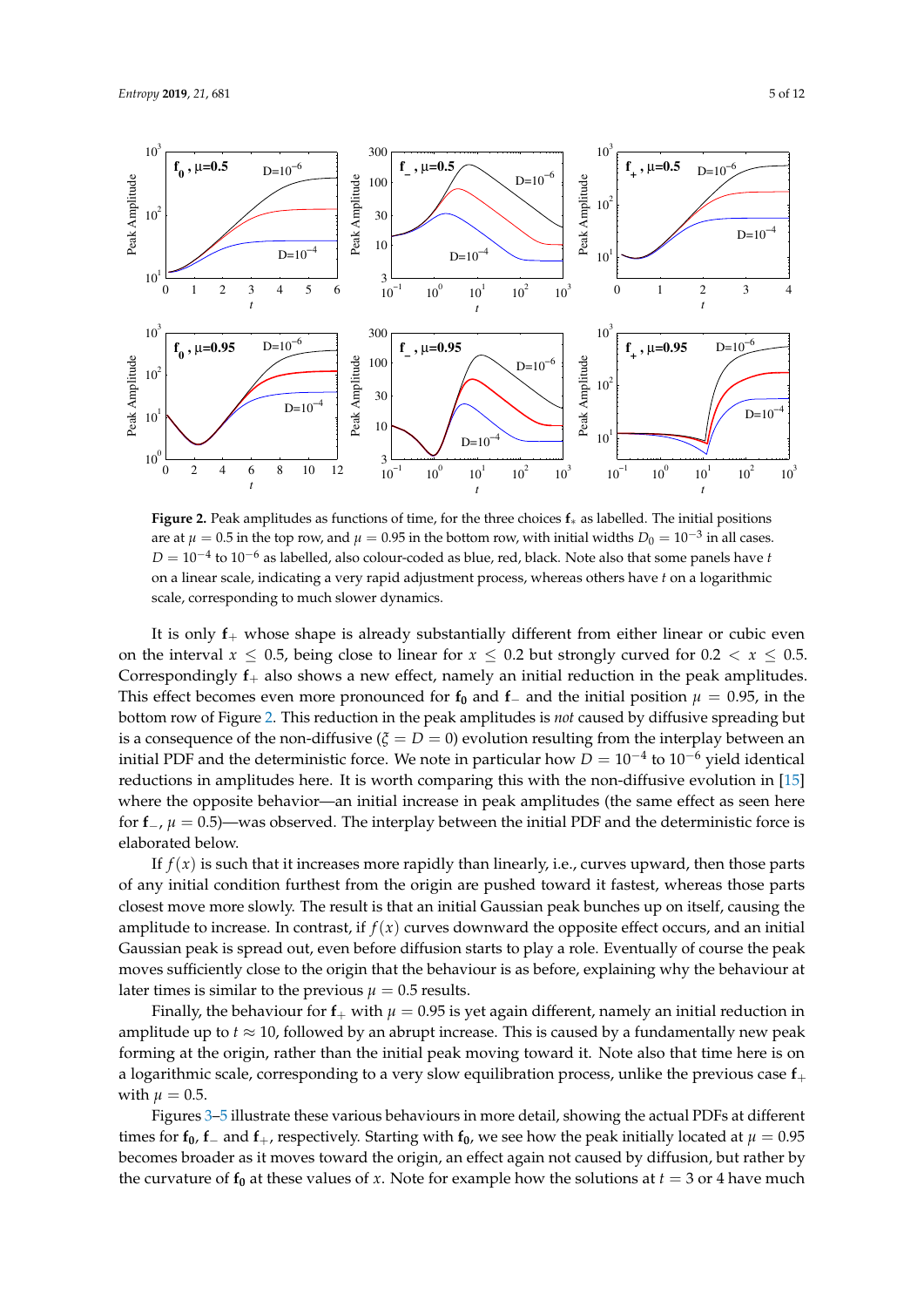steeper leading edges (nearer to the origin) than trailing edges, caused by the trailing edges moving so much slower. Another feature to note is how parts of the solution reach the origin coming from the 'other' direction. That is, if the initial condition is a peak centred at  $\mu = 0.95$ , and having half-width 0.07 (corresponding to  $D_0 = 10^{-3}$ ), then a small but non-negligible portion of the initial condition is in the range  $x \ge 1$ , as seen also in Figure [3.](#page-6-0) For this part of the initial condition the nearest attractor is  $x = 2$ rather than *x* = 0. Viewed on the interval  $x \in [-0.2, 1.2]$ , this part therefore approaches from negative *x* values, as seen at times  $t = 5$  and 6. (The interval  $x \in [1.2, 1.8]$  or equivalently  $x \in [-0.8, -0.2]$ is not shown in these figures because the amplitudes are rather small there, due to the PDFs being very spread out as they traverse this range). Finally, between  $t = 6$  and 9 we see how the two peaks coming from negative and positive *x* values combine to form the single final equilibrium consisting of a Gaussian centred at the origin.

<span id="page-6-0"></span>

**Figure 3.** The solutions  $p(x,t)$  for  $f_0$ ,  $D = 10^{-5}$ , and initial condition  $\mu = 0.95$  and  $D_0 = 10^{-3}$ . The numbers beside individual curves indicate the times, from  $t = 0$  to 9. The different colours are for clarity only, but do not indicate a specific colour  $\leftrightarrow$  time relationship.

<span id="page-6-1"></span>

**Figure 4.** The solutions  $p(x, t)$  for **f**−,  $D = 10^{-5}$ , and initial condition  $\mu = 0.95$  and  $D_0 = 10^{-3}$ . The numbers beside individual curves indicate the times, from  $t = 0$  to 300. Different colours are again only to help distinguish between the different lines.

Figure [4](#page-6-1) shows the corresponding solutions for **f**−. For small durations the behaviour is very similar to that seen in Figure [3,](#page-6-0) except that it happens roughly twice faster (e.g., compare  $t = 0.5$  in Figure [4](#page-6-1) with *t* = 1 in Figure [3\)](#page-6-0). This is readily understandable by noting that the slope of **f**− near  $x = 0.95$  is roughly twice that of  $f_0$ , yielding faster evolution. The later evolution is much slower though, with the merging of the two peaks only occurring between  $t = 30$  and 100, and even  $t = 300$ still displaying some asymmetry, and hence not yet the final quartic profile. This is the same very slow final adjustment process previously analysed in detail in [\[15\]](#page-11-9), and is caused by **f**− being cubic rather than linear near the origin.

Figure [5](#page-7-0) shows the solutions for **f**+. We see the behaviour alluded to above, of an abrupt transition from one peak to another. Because  $f_+$  is so flat near  $x = 1$ , there is hardly any tendency to push the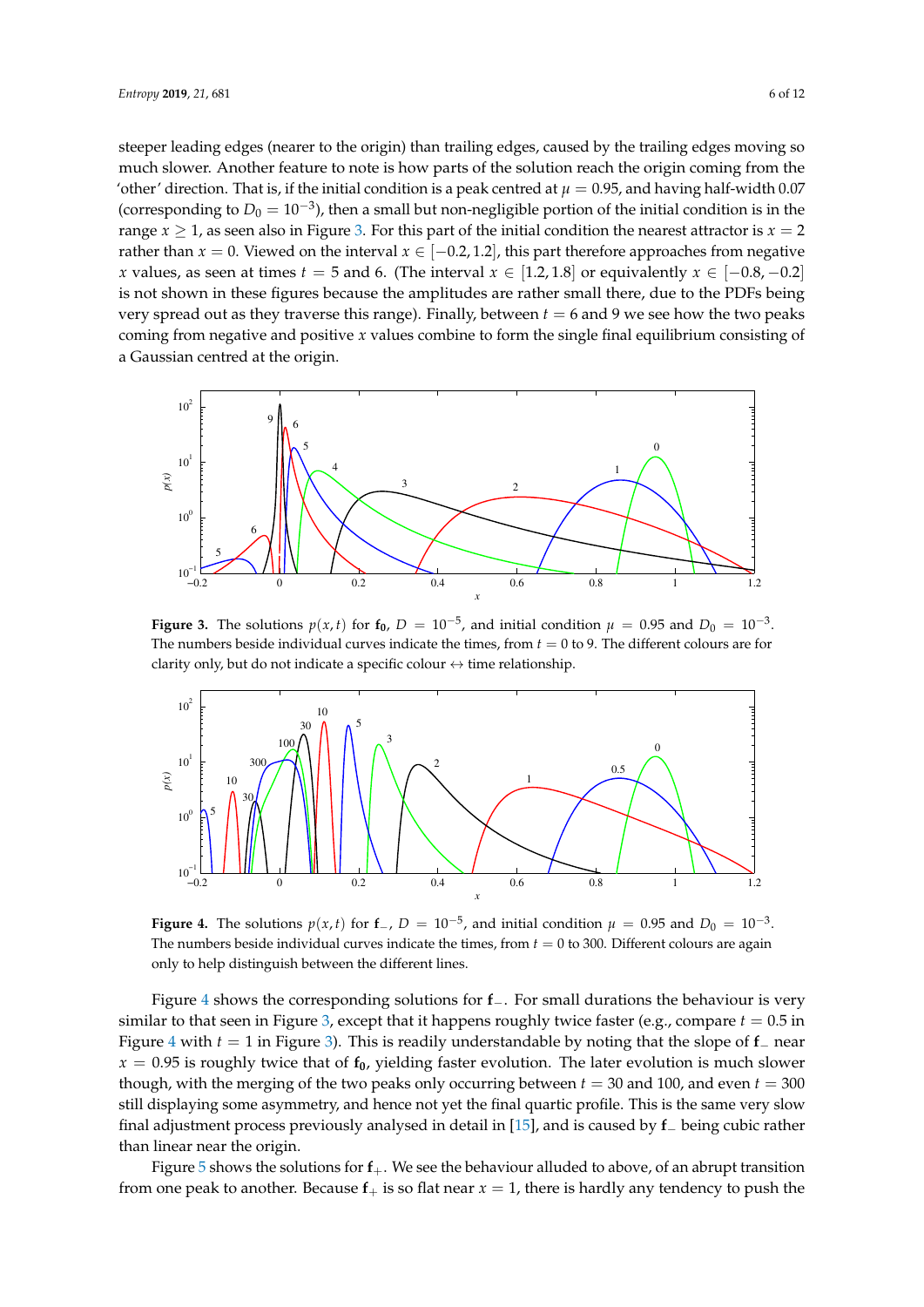initial peak away. Instead, it simply broadens out, slumping as it spreads. A new peak then forms at the origin, overtaking the original one in amplitude around  $t \approx 10$ , as previously noted in Figure [2.](#page-5-0) Note though that long after this time a significant portion of the original peak still remains near  $x = 1$ , and this portion only fades away on very long timescales;  $x = 1$  is an unstable fixed point, but  $f_+$  is so small everywhere near  $x = 1$  that there is very little tendency to push the solutions away from there.

<span id="page-7-0"></span>

**Figure 5.** The solutions  $p(x, t)$  for  $f_+, D = 10^{-5}$ , and initial condition  $\mu = 0.95$  and  $D_0 = 10^{-3}$ . The numbers beside individual curves indicate the times, from  $t = 0$  to 300.

As noted in the introduction, we are particularly interested in the effects that these various different types of behaviour have on the information length quantities  $\mathcal{E}(t)$  and  $\mathcal{L}_{\infty}$ . Figure [6](#page-7-1) shows  $\mathcal{E}(t)$  for the same solutions as before in Figure [2.](#page-5-0) We see that  $\mathcal{E}$  is initially uniform, and independent of *D* (provided *D* is sufficiently small in comparison with *D*<sub>0</sub>), corresponding to the 'geodesic' behaviour first identified by [\[6\]](#page-11-1). For some configurations,  $\mathcal E$  then immediately transitions to an exponential decay, whereas for others it first has a power-law decay before ultimately decaying exponentially. Correspondingly, the timescales to achieve  $\mathcal{E} \leq 10^{-8}$  also vary dramatically, as seen by the various linear and logarithmic scales for *t*. Different scaling regimes signify fundamentally different dynamics.

<span id="page-7-1"></span>

**Figure 6.**  $\mathcal{E}$  as a function of time, for the six configurations as in Figure [2.](#page-5-0) Note again how the scale for *t* is sometimes linear and sometimes logarithmic.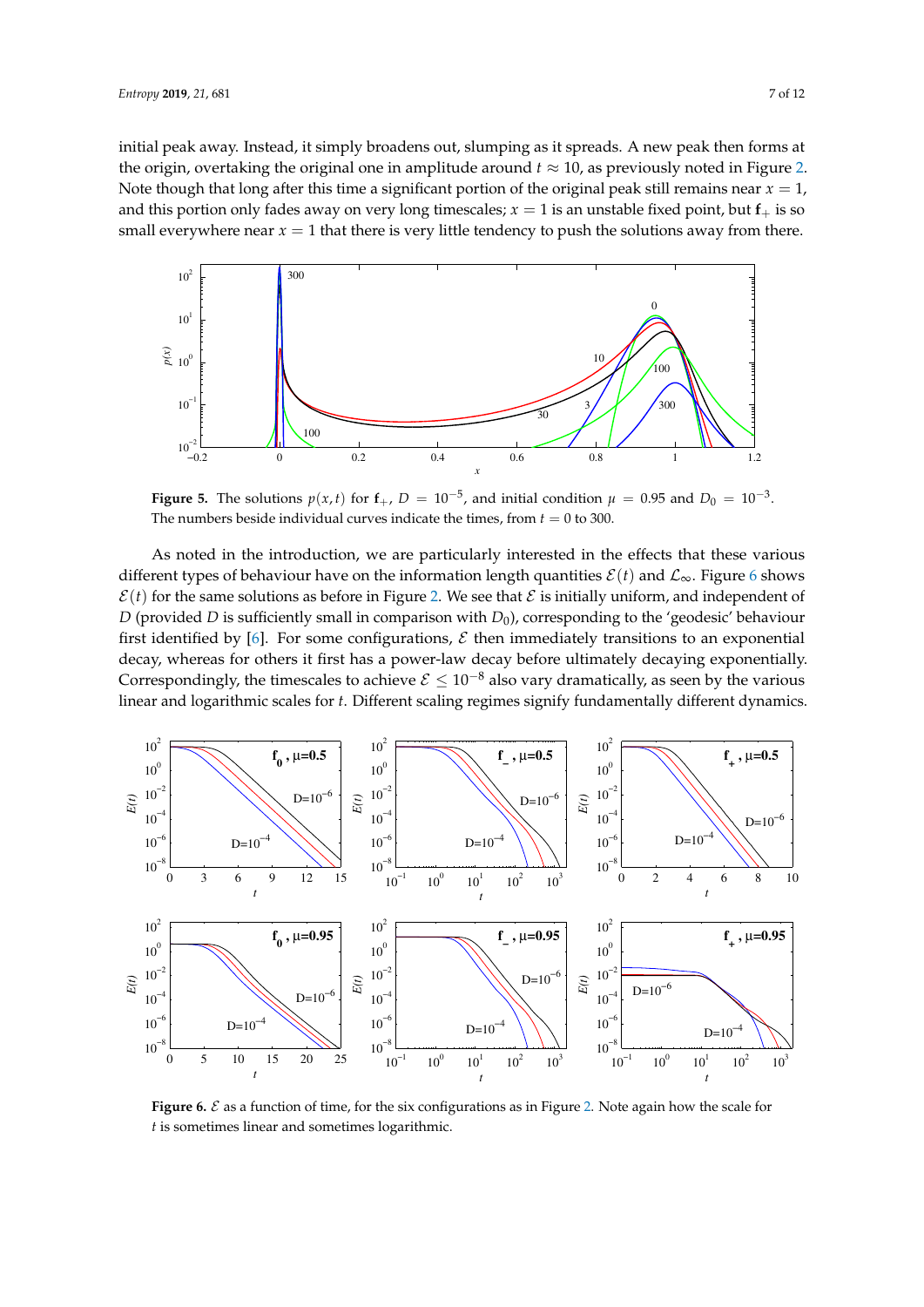

<span id="page-8-0"></span>

**Figure 7.** The total information length  $\mathcal{L}_{\infty}$  as a function of initial position  $\mu$ . The labels  $f_{*}$ , **n** indicate the particular profile  $\mathbf{f}_*$ , and the initial width  $D_0 = 10^{-n}$ . Within each panel the three curves are  $D = 10^{-4}$ (lowest, blue),  $D = 10^{-5}$  (middle, red), and  $D = 10^{-6}$  (top, black).

Figure [7](#page-8-0) shows how  $\mathcal{L}_{\infty}$  varies with  $\mu$ , for  $D_0=10^{-2}$  to  $10^{-4}$ , and  $D=10^{-4}$  to  $10^{-6}$  within each panel. It is interesting to note how the shapes generally mimic the corresponding functions **f0**, **f**− and  $f_{+}$ . The largest values always occur for intermediate values of  $\mu$ , even though larger values correspond to initial conditions that have farther to travel to reach the origin. Such initial conditions also spread out much more though, as seen above, and according to the interpretation of information length, this should indeed reduce L. Very close to  $x = 1$  the  $\mathcal{L}_{\infty}$  values are particularly small, because having peaks collapse in place and reform at the new location is an informationally very efficient way to move, as seen also in other contexts [\[13](#page-11-14)[,22,](#page-12-1)[23\]](#page-12-2).

Finally, Figure [8](#page-9-0) shows the time, call it  $T_{\infty}$ , needed for  $\mathcal E$  to drop to 10<sup>-8</sup>. The precise cutoff  $\mathcal{E} = 10^{-8}$  is of course somewhat arbitrary, but as seen in Figure [6](#page-7-1) is sufficiently small to be in the exponential decay regime in all cases. This is therefore a convenient measure of the time taken to reach  $\mathcal{L}_{\infty}$ , and any even smaller cutoff would only add small increments to  $T_{\infty}$  (and essentially nothing to  $\mathcal{L}_{\infty}$ ).

Starting with  $f_0$ , we note first that  $T_\infty$  is on a linear scale, meaning that each reduction of *D* by a factor of 10 only adds a constant amount to *T*∞. This is the same effect already seen in Figure [2,](#page-5-0) where smaller *D* requires slightly longer to settle in to the final states. Equivalently, smaller *D* in Figure [6](#page-7-1) remains in the flat, geodesic regime for slightly longer times. The other feature to note for **f<sup>0</sup>** is the behaviour near  $\mu = 1$ , where  $T_{\infty}$  increases strongly, and increasingly abruptly for smaller  $D_0$ . This can be understood by noting that if  $\sqrt{D_0} \ll 1 - \mu$ , the initial condition Equation [\(8\)](#page-4-0) is essentially *zero at*  $x = 1$ *, whereas if*  $\mu$  is within  $\sqrt{D_0}$  of 1, Equation [\(8\)](#page-4-0) does have a non-negligible component at  $x = 1$ . Therefore, if  $\sqrt{D_0} \ll 1 - \mu$  the initial peak will simply move monotonically toward the origin, which occurs on a rapid timescale, whereas if  $1-\mu \leq \sqrt{D_0}$  the evolution will include a significant component of the slumping-in-place behaviour, which we saw only happens on slower timescales.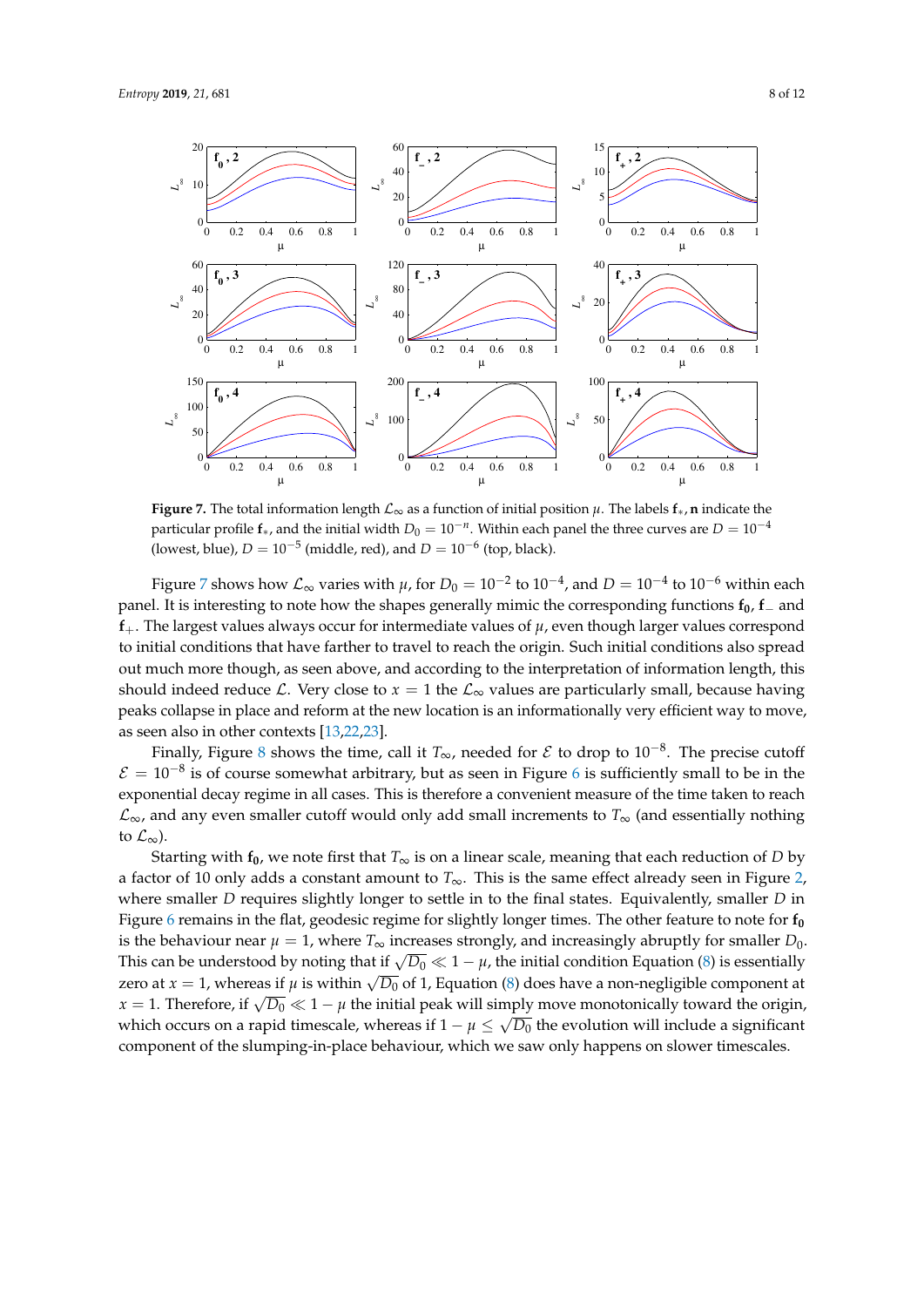<span id="page-9-0"></span>

**Figure 8.** As in Figure [7,](#page-8-0) but now showing the time  $T_{\infty}$  that it takes to achieve  $\mathcal{E} = 10^{-8}$ , that is, a measure of the time it takes to reach L∞. Note how *T*<sup>∞</sup> has a linear scale for **f0**, but logarithmic scales for **f**− and **f**<sub>+</sub>. The colour-coding is again  $D = 10^{-4}$  blue,  $D = 10^{-5}$  red,  $D = 10^{-6}$  black.

For **f**−, the scale for *T*∞ is logarithmic, so that each reduction of *D* by a factor of 10 increases *T*∞ by For  $1_{-}$ , the scale for  $T_{\infty}$  is logarithmic, so that each reduction of *D* by a factor of 10 increases  $T_{\infty}$  by a factor of  $\sqrt{10}$ . For intermediate values of  $\mu$ ,  $T_{\infty}$  is also essentially independent of time is completely dominated by the final settling-in time, just as in the cubic case in [\[15\]](#page-11-9), and the initial motion of the peak toward the origin is negligible in comparison. For very small values of *µ* √ the behaviour is different, with much smaller values of *T*<sub>∞</sub>. If  $\mu \leq \sqrt{D_0}$ , the peak is essentially at the origin already, making the adjustment quicker. Finally, there is a similar end-effect for  $\mu$  sufficiently close to 1; if  $1 - \mu \leq \sqrt{D_0}$ , the initial peak is essentially at the unstable fixed point, and the evolution is the slumping-in-place behaviour, which has a faster final adjustment than if the peak moves toward the origin and then adjusts its shape there (but still scaling as *D*−1/2).

Finally,  $f_{+}$  is qualitatively similar to  $f_0$ , in the sense that  $T_{\infty}$  is a monotonically increasing function of  $\mu$ . Indeed, for intermediate values of  $\mu$  the behaviour is virtually identical to  $f_0$ , with  $T_\infty$  increasing by a constant amount every time *D* is decreased by a constant factor. (This is simply not visible because  $T_{\infty}$  is on a logarithmic rather than linear scale here). Because  $f_0$  and  $f_+$  are both linear near the origin, the extremely slow final adjustment that happens for **f**− does not apply to either of them, leaving only this much weaker dependence on *D*. The behaviour near  $\mu = 1$ , with the very strong increase in  $T_{\infty}$ , and again more abruptly for smaller  $D_0$ , is again because this is the regime where the slumping-in-place behaviour occurs. Also, because  $f_+$  is so much flatter near  $x = 1$  than either of  $f_0$ of **f**−, this slumping-in-place behaviour is much slower for **f**+ than for the other choices (recall again how long the peak at *x* = 1 lasts in Figure [5\)](#page-7-0). This explains why  $T_{\infty}$  is on a logarithmic scale for  $f_{+}$  but on a linear scale for  $f_0$ , even though for intermediate values of  $\mu$  they exhibit the same (weak) scaling with *D*.

#### **4. Conclusions**

The results presented here extend our previous work [\[12,](#page-11-8)[15\]](#page-11-9) to the deterministic forces that are periodic in space. This naturally allows for forces  $f(x)$  that curve in opposite directions in different regions, as well as unstable fixed points. The deterministic force can also be adjusted to be particularly flat at either the stable equilibrium or the unstable fixed points, which both turn out to have important consequences, with either choice yielding particularly long timescales, scaling as *D*−1/2. The interesting consequences of the interplay between an initial PDF and a deterministic force on the PDF evolution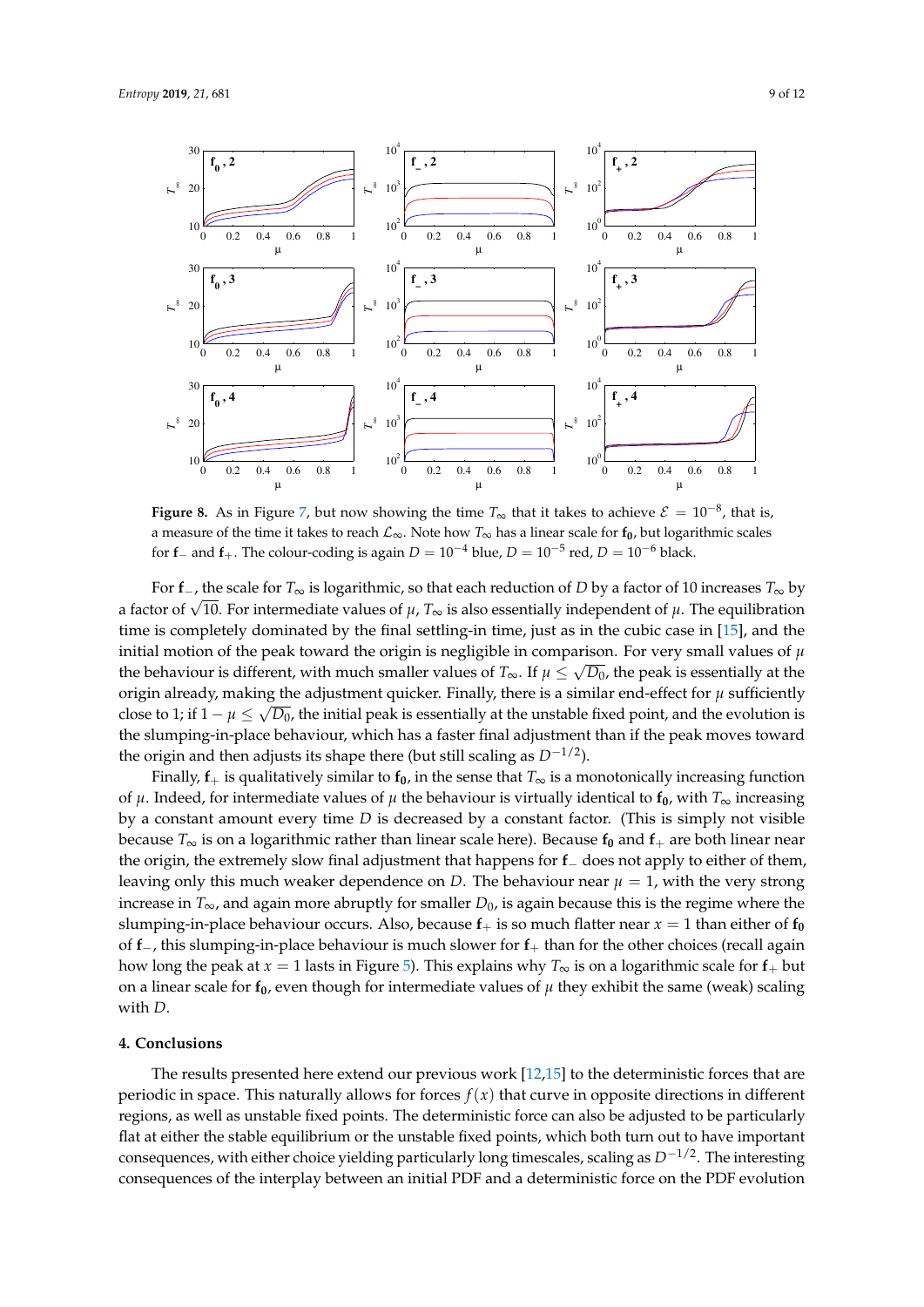and scalings of different quantities were discussed in detail by considering three types of periodic deterministic forces and comparing the results.

In particular, we computed how the rate of information change and the resulting total information length  $\mathcal{L}_{\infty}$  depend on the position of an initial Gaussian peak. We found that for all choices of  $f(x)$ , the unstable fixed points yield comparatively small  $\mathcal{L}_{\infty}$ , even though they are farthest away from the final equilibrium points. It is particularly interesting that  $\mathcal{L}_{\infty}$  as a function of initial position qualitatively follows  $f(x)$ , indicating the close connection between the information geometry and the underlying forcing.

Finally, we note that this work can be extended in many different directions, including: (1) If the initial condition is not one Gaussian peak for every period of  $f(x)$ , but only one peak for some much larger (tending to infinity) number of periods of  $f(x)$ , then one can study how this initial peak gradually spreads out, how that compares with pure diffusion, and what effect the precise shape of  $f(x)$  might have [\[24](#page-12-3)[–26\]](#page-12-4). This is also related to so-called anomalous diffusion [\[27–](#page-12-5)[29\]](#page-12-6), which can be considerably more general though, involving fractional derivatives. (2) If the force also includes a constant component tending to push the initial condition in a particular direction, it is of interest to study situations where the constant force is comparable to the periodic component of the force [\[30–](#page-12-7)[32\]](#page-12-8). (3) Allowing the force to vary in time as well as space is relevant to so-called Brownian motors [\[33–](#page-12-9)[36\]](#page-12-10). Work in some of these areas is currently ongoing.

**Author Contributions:** The underlying ideas were developed by E.K. and R.H. Numerical calculations were done by R.H. The paper was written by R.H. and E.K.; both authors have read and approved the final manuscript. **Funding:** This research was funded by Leverhulme Trust Research Fellowship RF-2018-142\9 awarded to E.K.

**Conflicts of Interest:** The authors declare no conflict of interest.

#### <span id="page-10-0"></span>**Appendix A**

We now recall how  $\tau(t)$  and  $\mathcal{L}(t)$  in Equations [\(1\)](#page-2-0) and [\(2\)](#page-2-1) are related to the relative entropy (Kullback–Leibler divergence) [\[6,](#page-11-1)[11\]](#page-11-15). We consider two nearby PDFs  $p_1 = p(x, t_1)$  and  $p_2 = p(x, t_2)$ at time  $t = t_1$  and  $t_2$ , and the limit of a very small  $\delta t = t_2 - t_1$  to do Taylor expansion of  $D[p_1, p_2] = \int dx \, p_2 \ln (p_2/p_1)$  by using

<span id="page-10-1"></span>
$$
\frac{\partial}{\partial t_1} D[p_1, p_2] = - \int dx \, p_2 \frac{\partial_{t_1} p_1}{p_1}, \tag{A1}
$$

$$
\frac{\partial^2}{\partial t_1^2} D[p_1, p_2] = \int dx \, p_2 \left\{ \frac{(\partial_{t_1} p_1)^2}{p_1^2} - \frac{\partial_{t_1}^2 p_1}{p_1} \right\},\tag{A2}
$$

$$
\frac{\partial}{\partial t_2} D[p_1, p_2] = \int dx \left\{ \partial_{t_2} p_2 + \partial_{t_2} p_2 \left[ \ln p_2 - \ln p_1 \right] \right\}, \tag{A3}
$$

$$
\frac{\partial^2}{\partial t_2^2} D[p_1, p_2] = \int dx \left\{ \frac{\partial_{t_2}^2 p_2 + \frac{(\partial_{t_2} p_2)^2}{p_2} + \frac{\partial_{t_2}^2 p_2}{\partial t_2} [ \ln p_2 - \ln p_1 ] \right\}.
$$
 (A4)

In the limit  $t_2 \rightarrow t_1 = t$  ( $p_2 \rightarrow p_1 = p$ ), Equations [\(A1\)](#page-10-1)–[\(A4\)](#page-10-1) give us

<span id="page-10-2"></span>
$$
\lim_{t_2 \to t_1} \frac{\partial}{\partial t_1} D[p_1, p_2] = \lim_{t_2 \to t_1} \frac{\partial}{\partial t_2} D[p_1, p_2] = \int dx \partial_t p = 0,
$$
\n
$$
\lim_{t_2 \to t_1} \frac{\partial^2}{\partial t_1^2} D[p_1, p_2] = \lim_{t_2 \to t_1} \frac{\partial^2}{\partial t_2^2} D[p_1, p_2] = \int dx \frac{(\partial_t p)^2}{p} = \frac{1}{\tau^2}.
$$
\n(A5)

Up to  $O((dt)^2)$  ( $dt = t_2 - t_1$ ), Equation [\(A5\)](#page-10-2) and  $D(p_1, p_1) = 0$  lead to

$$
D[p_1, p_2] = \frac{1}{2} \left[ \int dx \frac{(\partial_t p(x, t))^2}{p(x, t)} \right] (dt)^2,
$$
 (A6)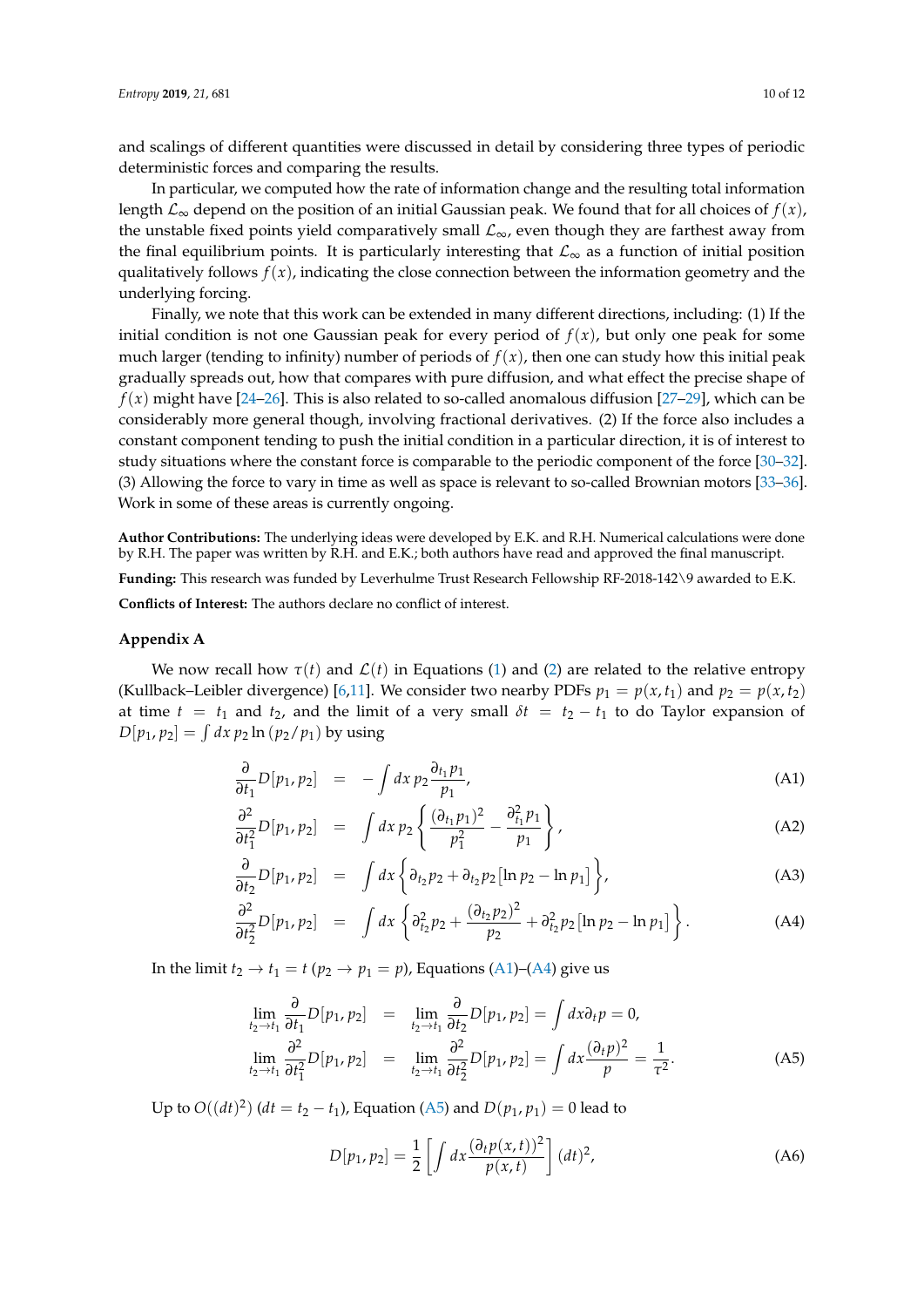and thus the infinitesimal distance  $dl(t_1)$  between  $t_1$  and  $t_1 + dt$  as

$$
dl(t_1) = \sqrt{D[p_1, p_2]} = \frac{1}{\sqrt{2}} \sqrt{\int dx \frac{(\partial_{t_1} p(x, t_1))^2}{p(x, t_1)}} dt.
$$
 (A7)

By summing  $dt(t_i)$  for  $i = 0, 1, 2, ..., n - 1$  (where  $n = t/dt$ ) in the limit  $dt \rightarrow 0$ , we have

$$
\lim_{dt \to 0} \sum_{i=0}^{n-1} dl(idt) = \lim_{dt \to 0} \sum_{i=0}^{n-1} \sqrt{D[p(x, idt), p(x, (i+1)]} dt \propto \int_0^t dt_1 \sqrt{\int dx \frac{(\partial_{t_1} p(x, t_1))^2}{p(x, t_1)}} = \mathcal{L}(t), \tag{A8}
$$

where  $\mathcal{L}(t)$  is the information length. Thus,  $\mathcal{L}$  is related to the sum of infinitesimal relative entropy. Note that  $\mathcal L$  is a Lagrangian distance between PDFs at time 0 and t and sensitively depends on the particular path that a system passed through reaching the final state. In contrast, the relative entropy  $D[p(x, 0), p(x, t)]$  depends only on PDFs at time 0 and *t* and thus does not tell us about intermediate states between initial and final states.

#### **References**

- <span id="page-11-0"></span>1. Jordan, R.; Kinderlehrer, D.; Otto, F. The variational formulation of the Fokker–Planck equation. *SIAM J. Math. Anal.* **1998**, *29*, 1–17. [\[CrossRef\]](http://dx.doi.org/10.1137/S0036141096303359)
- 2. Gibbs, A.L.; Su, F.E. On choosing and bounding probability metrics. *Int. Stat. Rev.* **2002**, *70*, 419–435. [\[CrossRef\]](http://dx.doi.org/10.1111/j.1751-5823.2002.tb00178.x)
- 3. Lott, J. Some geometric calculations on Wasserstein space. *Commun. Math. Phys.* **2008**, *277*, 423–437. [\[CrossRef\]](http://dx.doi.org/10.1007/s00220-007-0367-3)
- 4. Takatsu, A. Wasserstein geometry of Gaussian measures. *Osaka J. Math.* **2011**, *48*, 1005–1026.
- 5. Costa, S.; Santos, S.; Strapasson, J. Fisher information distance. *Discrete Appl. Math.* **2015**, *197*, 59–69. [\[CrossRef\]](http://dx.doi.org/10.1016/j.dam.2014.10.004)
- <span id="page-11-1"></span>6. Kim, E.; Lee, U.; Heseltine, J.; Hollerbach, R. Geometric structure and geodesic in a solvable model of nonequilibrium process. *Phys. Rev. E* **2016**, *93*, 062127. [\[CrossRef\]](http://dx.doi.org/10.1103/PhysRevE.93.062127) [\[PubMed\]](http://www.ncbi.nlm.nih.gov/pubmed/27415228)
- <span id="page-11-2"></span>7. Frieden, B.R. *Science from Fisher Information*; Cambridge University Press: Cambridge, UK, 2004.
- <span id="page-11-3"></span>8. Wootters, W.K. Statistical distance and Hilbert space. *Phys. Rev. D* **1981**, *23*, 357–362. [\[CrossRef\]](http://dx.doi.org/10.1103/PhysRevD.23.357)
- <span id="page-11-4"></span>9. Nicholson, S.B.; Kim, E. Investigation of the statistical distance to reach stationary distributions. *Phys. Lett. A* **2015**, *379*, 83–88. [\[CrossRef\]](http://dx.doi.org/10.1016/j.physleta.2014.11.003)
- <span id="page-11-7"></span>10. Nicholson, S.B.; Kim, E. Structures in sound: Analysis of classical music using the information length. *Entropy* **2016**, *18*, 258. [\[CrossRef\]](http://dx.doi.org/10.3390/e18070258)
- <span id="page-11-15"></span>11. Heseltine, J.; Kim, E. Novel mapping in non-equilibrium stochastic processes. *J. Phys. A* **2016**, *49*, 175002. [\[CrossRef\]](http://dx.doi.org/10.1088/1751-8113/49/17/175002)
- <span id="page-11-8"></span>12. Kim, E.; Hollerbach, R. Signature of nonlinear damping in geometric structure of a nonequilibrium process. *Phys. Rev. E* **2017**, *95*, 022137. [\[CrossRef\]](http://dx.doi.org/10.1103/PhysRevE.95.022137) [\[PubMed\]](http://www.ncbi.nlm.nih.gov/pubmed/28297923)
- <span id="page-11-14"></span>13. Hollerbach, R.; Kim, E. Information geometry of non-equilibrium processes in a bistable system with a cubic damping. *Entropy* **2017**, *19*, 268. [\[CrossRef\]](http://dx.doi.org/10.3390/e19060268)
- <span id="page-11-6"></span>14. Kim, E.; Lewis, P. Information length in quantum systems. *J. Stat. Mech.* **2018**, 043106. [\[CrossRef\]](http://dx.doi.org/10.1088/1742-5468/aabbbe)
- <span id="page-11-9"></span>15. Hollerbach, R.; Dimanche, D.; Kim, E. Information geometry of nonlinear stochastic systems. *Entropy* **2018**, *20*, 550. [\[CrossRef\]](http://dx.doi.org/10.3390/e20080550)
- <span id="page-11-5"></span>16. Hollerbach, R.; Kim, E.; Mahi, Y. Information length as a new diagnostic in the periodically modulated double-well model of stochastic resonance. *Phys. A* **2019**, *525*, 1313–1322. [\[CrossRef\]](http://dx.doi.org/10.1016/j.physa.2019.04.074)
- <span id="page-11-10"></span>17. Van den Broeck, C.; Esposito, M. Three faces of the second law. II. Fokker–Planck formulation. *Phys. Rev. E* **2010**, *82*, 011144. [\[CrossRef\]](http://dx.doi.org/10.1103/PhysRevE.82.011144) [\[PubMed\]](http://www.ncbi.nlm.nih.gov/pubmed/20866602)
- <span id="page-11-11"></span>18. Heseltine, J; Kim, E. Comparing information metrics for a coupled Ornstein–Uhlenbeck process. **2019**, in preparation.
- <span id="page-11-12"></span>19. Risken, H. *The Fokker–Planck Equation: Methods of Solution and Applications*; Springer: Berlin, Germany, 1996.
- <span id="page-11-13"></span>20. Klebaner, F. *Introduction to Stochastic Calculus with Applications*; Imperial College Press: London, UK, 2012.